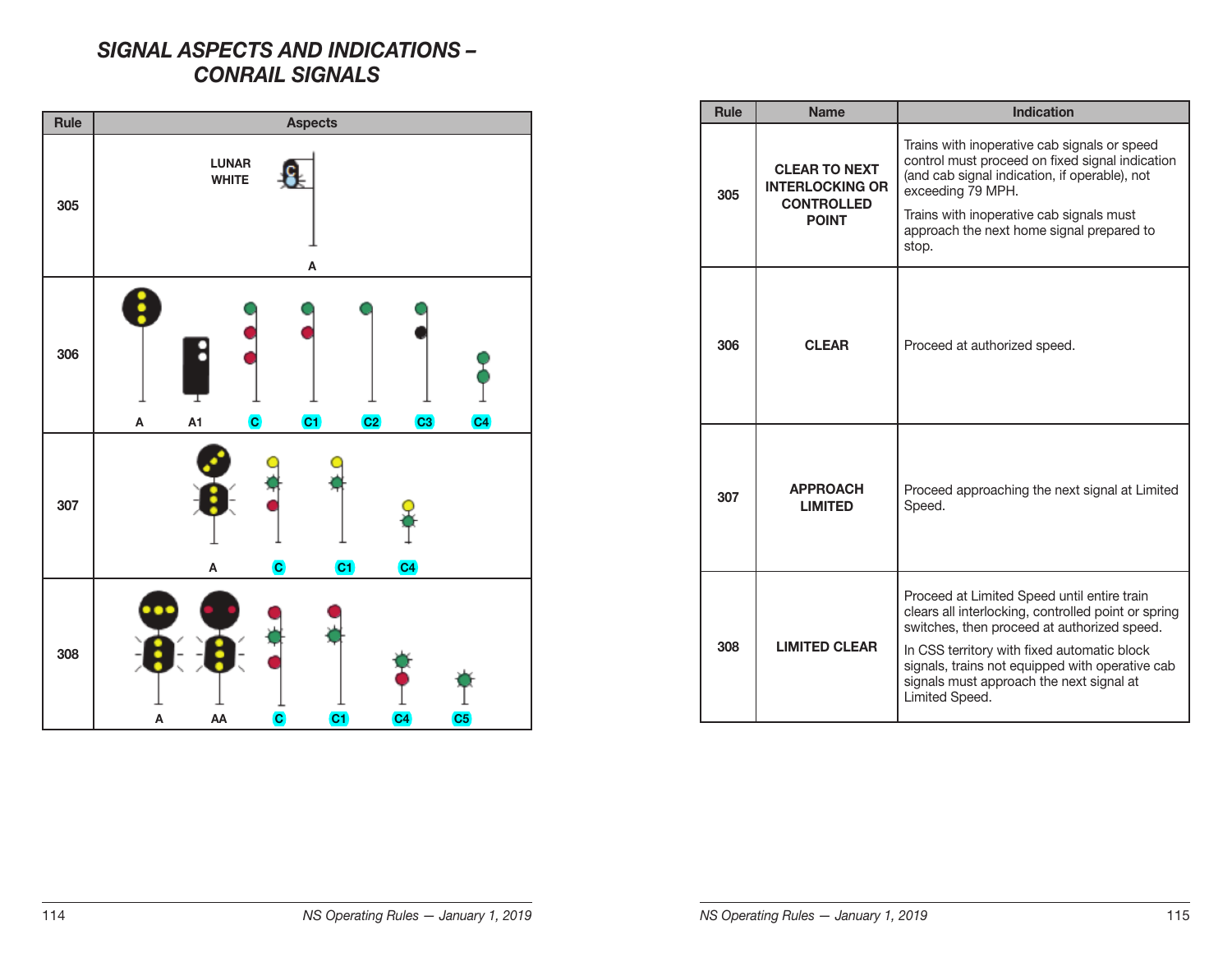

| <b>Rule</b> | <b>Name</b>                                       | <b>Indication</b>                                                                                                                                                                                                                                                                                               |
|-------------|---------------------------------------------------|-----------------------------------------------------------------------------------------------------------------------------------------------------------------------------------------------------------------------------------------------------------------------------------------------------------------|
| 309         | <b>APPROACH</b><br><b>MEDIUM</b>                  | Proceed approaching the next signal at Medium<br>Speed.                                                                                                                                                                                                                                                         |
| 310         | <b>ADVANCE</b><br><b>APPROACH</b>                 | Proceed prepared to stop at the second signal.<br>Trains exceeding Limited Speed must begin<br>reduction to Limited Speed as soon as engine<br>passes the Advance Approach signal.                                                                                                                              |
| 311         | <b>MEDIUM CLEAR</b>                               | Proceed at Medium Speed until entire train<br>clears all interlocking, controlled point or spring<br>switches, then proceed at authorized speed.<br>In CSS territory with fixed automatic block<br>signals, trains not equipped with operative cab<br>signals must approach the next signal at<br>Medium Speed. |
| 312         | <b>MEDIUM</b><br><b>APPROACH</b><br><b>MEDIUM</b> | Proceed at Medium Speed until entire train<br>clears all interlocking, controlled point or spring<br>switches, then approach the next signal at<br>Medium Speed. Trains exceeding Medium<br>Speed must begin reduction to Medium Speed<br>as soon as the Medium Approach Medium<br>signal is clearly visible.   |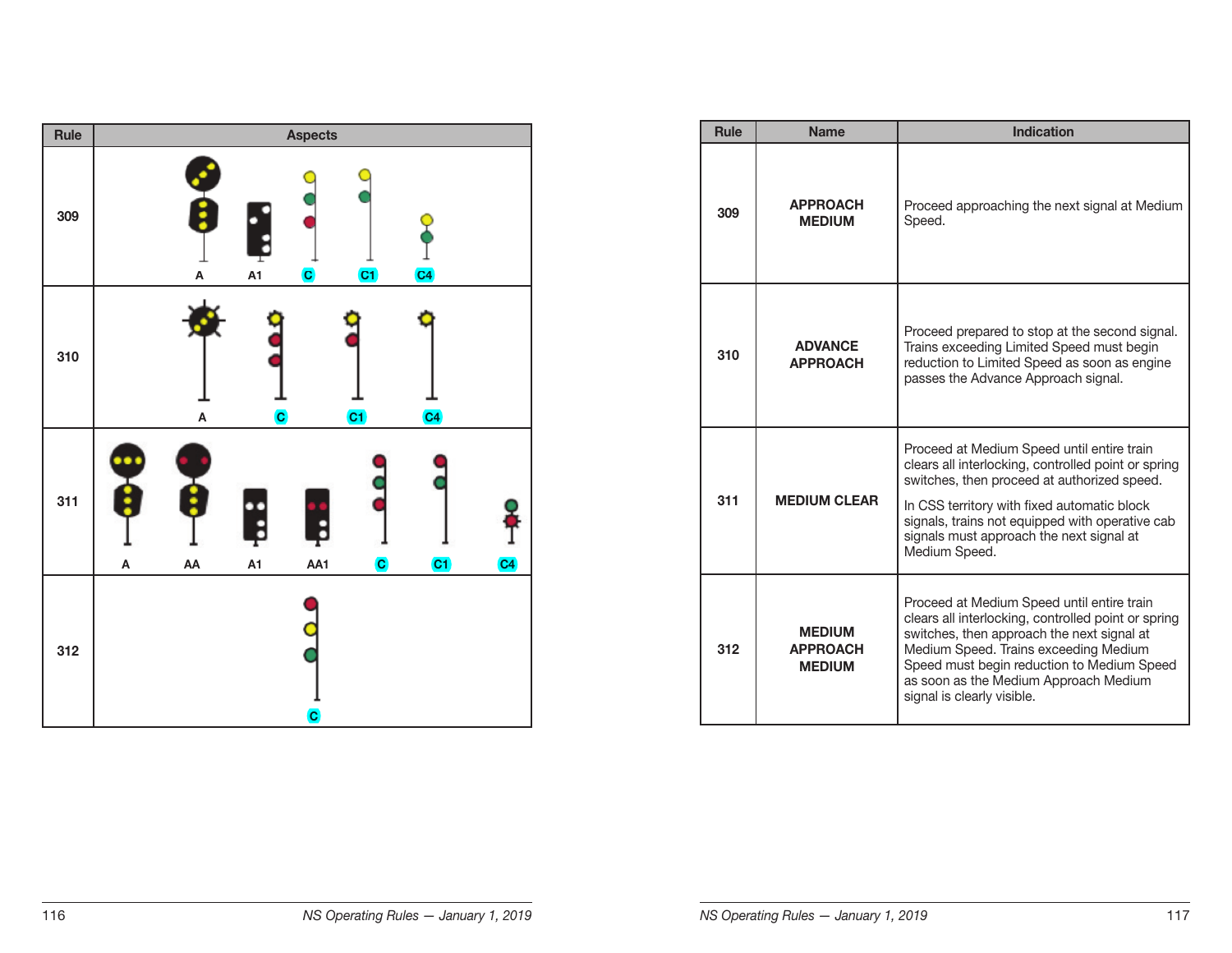

| <b>Rule</b> | <b>Name</b>                      | <b>Indication</b>                                                                                                                                                                                                                                                                                                                                            |
|-------------|----------------------------------|--------------------------------------------------------------------------------------------------------------------------------------------------------------------------------------------------------------------------------------------------------------------------------------------------------------------------------------------------------------|
| 313         | <b>APPROACH SLOW</b>             | Proceed approaching the next signal at Slow<br>Speed. Trains exceeding Medium Speed must<br>at once reduce to that speed.                                                                                                                                                                                                                                    |
| 314         | <b>APPROACH</b>                  | Proceed prepared to stop at the next signal.<br>Trains exceeding Medium Speed must at once<br>reduce to that speed.                                                                                                                                                                                                                                          |
| 315         | <b>MEDIUM</b><br><b>APPROACH</b> | Proceed prepared to stop at the next signal.<br>Trains exceeding Medium Speed must begin<br>reduction to Medium Speed as soon as the<br>Medium Approach signal is clearly visible.                                                                                                                                                                           |
| 316         | <b>SLOW CLEAR</b>                | Proceed at Slow Speed until entire train clears<br>all interlocking, controlled point or spring<br>switches, then proceed at authorized speed.<br>In CSS territory with fixed signals, trains not<br>equipped with operative cab signals must<br>approach the next signal at Medium Speed<br>once they have left interlocking or controlled<br>point limits. |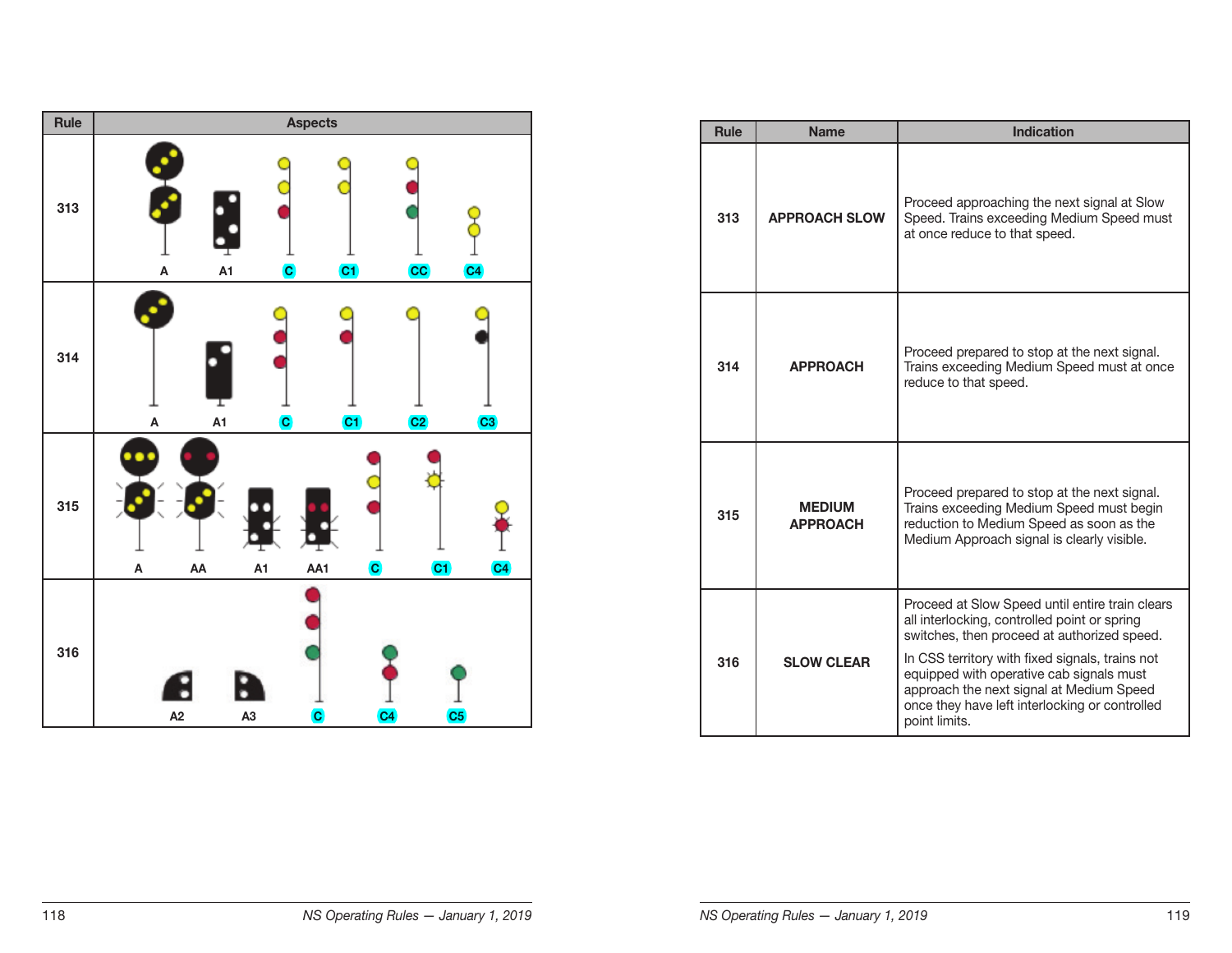

| Rule | <b>Name</b>          | <b>Indication</b>                                                                                                                                                                                                                                                                                                                                                                                                                                                                                       |
|------|----------------------|---------------------------------------------------------------------------------------------------------------------------------------------------------------------------------------------------------------------------------------------------------------------------------------------------------------------------------------------------------------------------------------------------------------------------------------------------------------------------------------------------------|
| 317  | <b>SLOW APPROACH</b> | Proceed prepared to stop at next signal. Slow<br>Speed applies until entire train clears all<br>interlocking, controlled point or spring switches,<br>then Medium Speed applies.                                                                                                                                                                                                                                                                                                                        |
| 318  | <b>RESTRICTING</b>   | Proceed at Restricted Speed until the entire<br>train has cleared all interlocking, controlled<br>point and spring switches (if signal is an<br>interlocking or controlled point signal) and the<br>leading end has:<br>1. Passed a more favorable fixed signal,<br>Or<br>2. Entered Rule 171 territory.<br>In CSS territory, trains with operative cab<br>signals must not increase speed until the train<br>has run 1 train length past a location where a<br>more favorable cab signal was received. |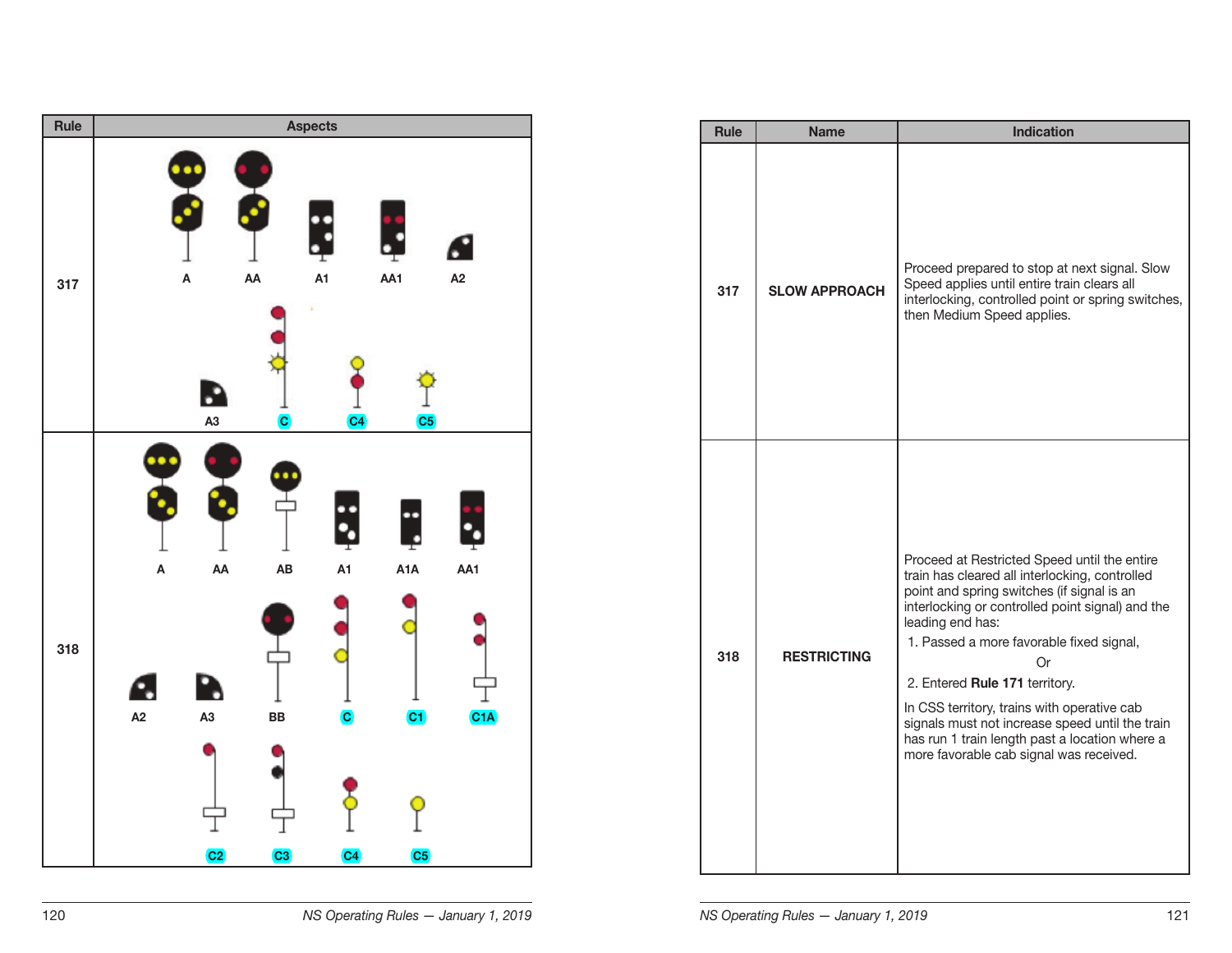

| <b>Rule</b> | <b>Name</b>                           | <b>Indication</b>                                                                                                                                                           |
|-------------|---------------------------------------|-----------------------------------------------------------------------------------------------------------------------------------------------------------------------------|
| 319         | <b>STOP SIGNAL</b>                    | Stop.                                                                                                                                                                       |
| 320         | <b>APPROACH CLEAR</b>                 | Proceed.<br>NOTE: Does not convey block or track<br>information.                                                                                                            |
| 321         | <b>APPROACH</b><br><b>RESTRICTING</b> | Proceed prepared to stop at the next signal.<br>Trains exceeding Medium Speed must at once<br>reduce to that speed.<br>NOTE: Does not convey block or track<br>information. |